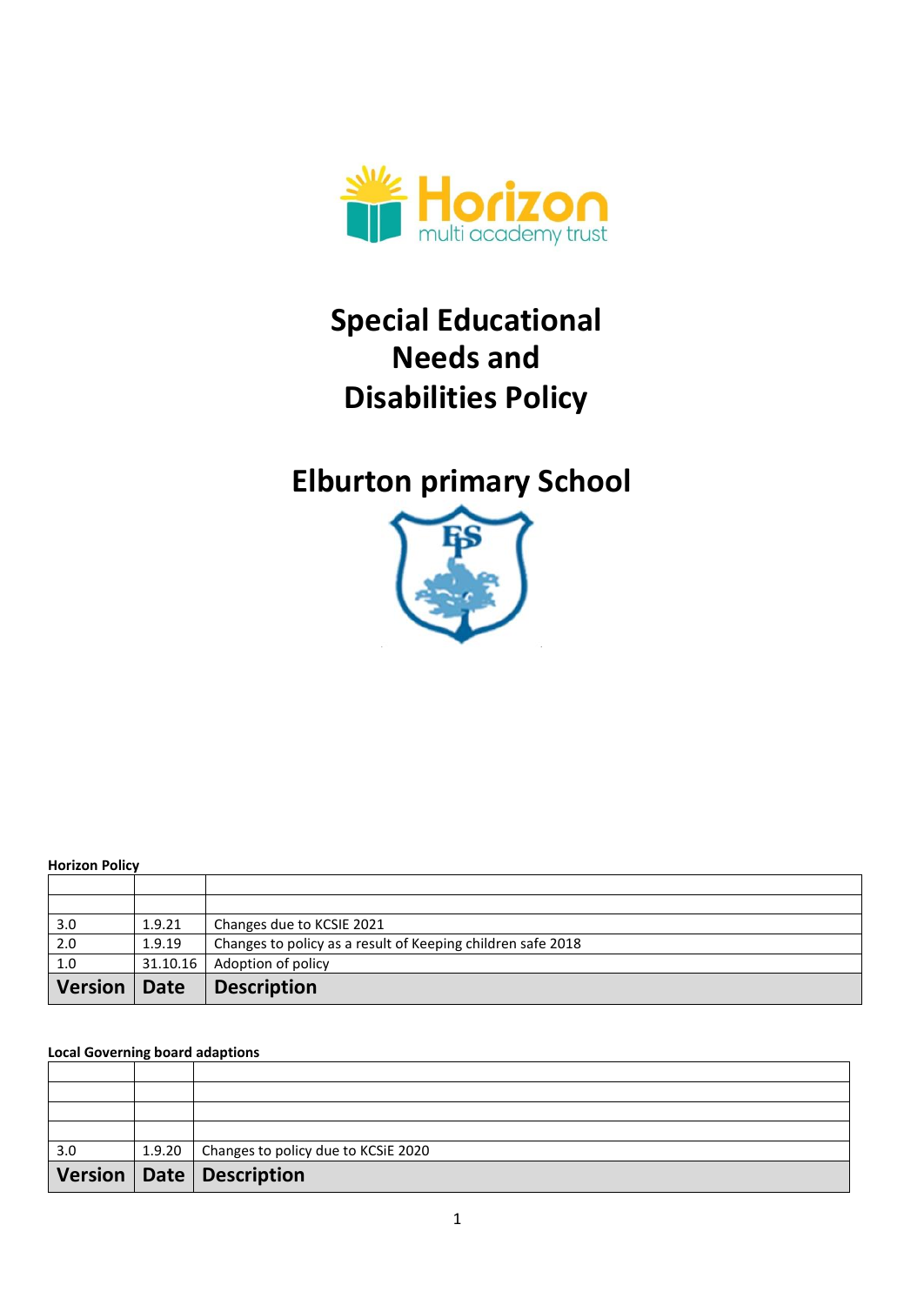### **SPECIAL EDUCATIONAL NEEDS AND DISABILITIES POLICY**

This policy complies with the statutory requirement laid out in the SEND Code of Practice 0 – 25 (July 2014) 3.66 and has been written with reference to the following guidance and documents:

- Equality Act 2010: advice for schools DfE Feb 2013
- SEND Code of Practice  $0 25$  (April 2015)
- School SEND Information Report regulations (2014)
- Statutory Guidance on Supporting pupils at school with medical conditions April 2014
- The National Curriculum in England Key Stage 1 and 2 framework document Sept 2013
- Safeguarding Policy
- Accessibility Plan
- Teachers Standards 2012

#### **Statement of Intent**

This school values the abilities and achievements of all its pupils and is committed to providing, for each pupil, the best possible environment for learning**.**

At Elburton Primary School, we are committed to providing an inclusive, high quality education which values the achievement of **all** pupils. This will enable our pupils to:

Achieve their best

Become confident individuals living fulfilling lives

Make successful transition to their next phase of education.

All teachers have the highest aspirations and expectations for **all** pupils, including those with special educational needs.

We aim to achieve a community where parents and those working in school have a mutual trust and confidence in each other, created through clear, consistent approaches to communication and collaborative working, to enable outstanding outcomes for children with SEND**.**

We aim to provide all children, including those with special educational needs and disabilities, with a broad, balanced academic and social curriculum, which is accessible and ensures they are fully included in all aspects of school life and feel equally valued and fully part of the school community.

#### **Aims**

The aims of this policy are:

- To create an environment that meets the special educational needs of each child;
- To ensure that the special educational needs of children are identified, assessed and provided for;
- To make clear the expectations of all partners in the process;
- To identify the roles and responsibilities of staff in providing for children's special educational needs;
- To enable all children to have full access to all elements of the school curriculum;
- To ensure that parents are able to play their part in supporting their child's education;
- To ensure that our children have a voice in this progess.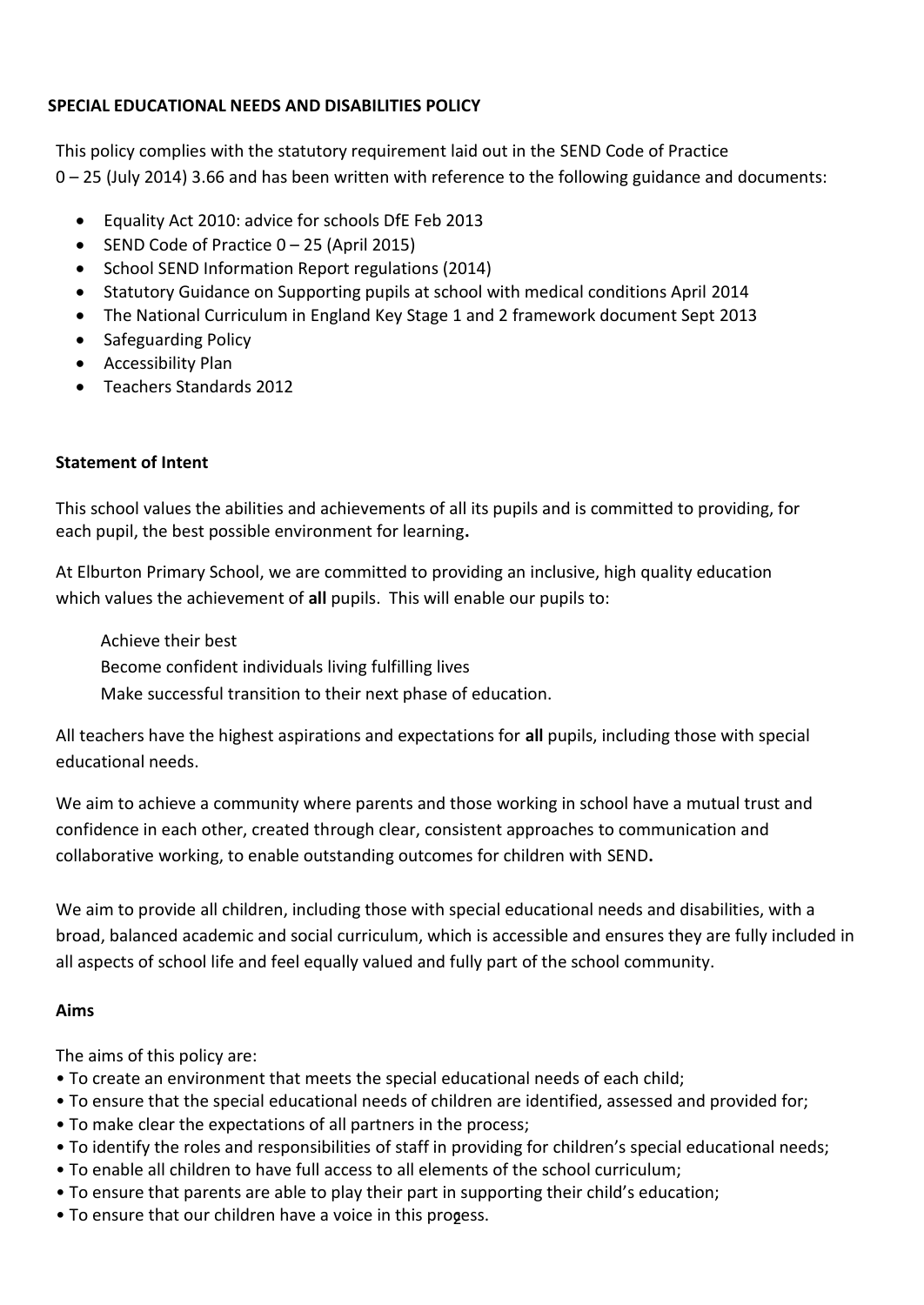We recognise that many pupils will have special needs at some time during their school life. In implementing this policy, we believe pupils will be helped to overcome their difficulties.

# **Identification of Special Educational Needs**

A pupil has SEND where their learning difficulty or disability calls for special educational provision to be made for them, that is provision different from or additional to that normally available to pupils of the same age**.** For some children, SEND can be identified at an early age. However, for other children and young people difficulties become evident only as they develop**.**

The identification of SEND is built into the overall approach to monitoring the progress and development of *all* pupils. Class teachers will assess each pupil's current skills and levels of attainment on entry, building on information from previous settings. Class teachers then make regular assessments of progress for all pupils identifying in particular where pupils are making less than expected progress given their age and individual circumstances. Where a pupil's progress is causing concern, this may be characterised by progress which:

- is significantly slower than that of their peers starting from the same baseline
- fails to match or better the child's previous rate of progress
- fails to close the attainment gap between the child and their peers
- widens the attainment gap

It can include progress in areas other than attainment – for instance where a pupil needs to make additional progress with wider development or social/emotional needs.

## **Broad areas of need as outlined in the SEND Code of Practice (2015)**

A copy is kept at the school and can be accessed at: [SEND code of practice: 0 to 25 years -](https://www.gov.uk/government/publications/send-code-of-practice-0-to-25) GOV.UK (www.gov.uk)

Elburton Primary School will have due regard for the SEND Code of Practice when carrying out their duties towards all pupils with SEND, and ensure that parents are notified when SEND provision is being made for their child.

The needs of all pupils vary and these four broad areas give an overview of areas in which needs could be placed. In practice, individual children or young people often have needs that may span across all these areas and their needs may change over time.

 Communication and Interaction Cognition and Learning Social, Emotional and Mental Health Sensory and/or Physical

The purpose of identification is to work out what action the school needs to take, not to fit a pupil into a category. At Elburton Primary School, the needs of the whole child will always be considered in this process.

There are other factors that may impact on progress and attainment that are not considered SEND: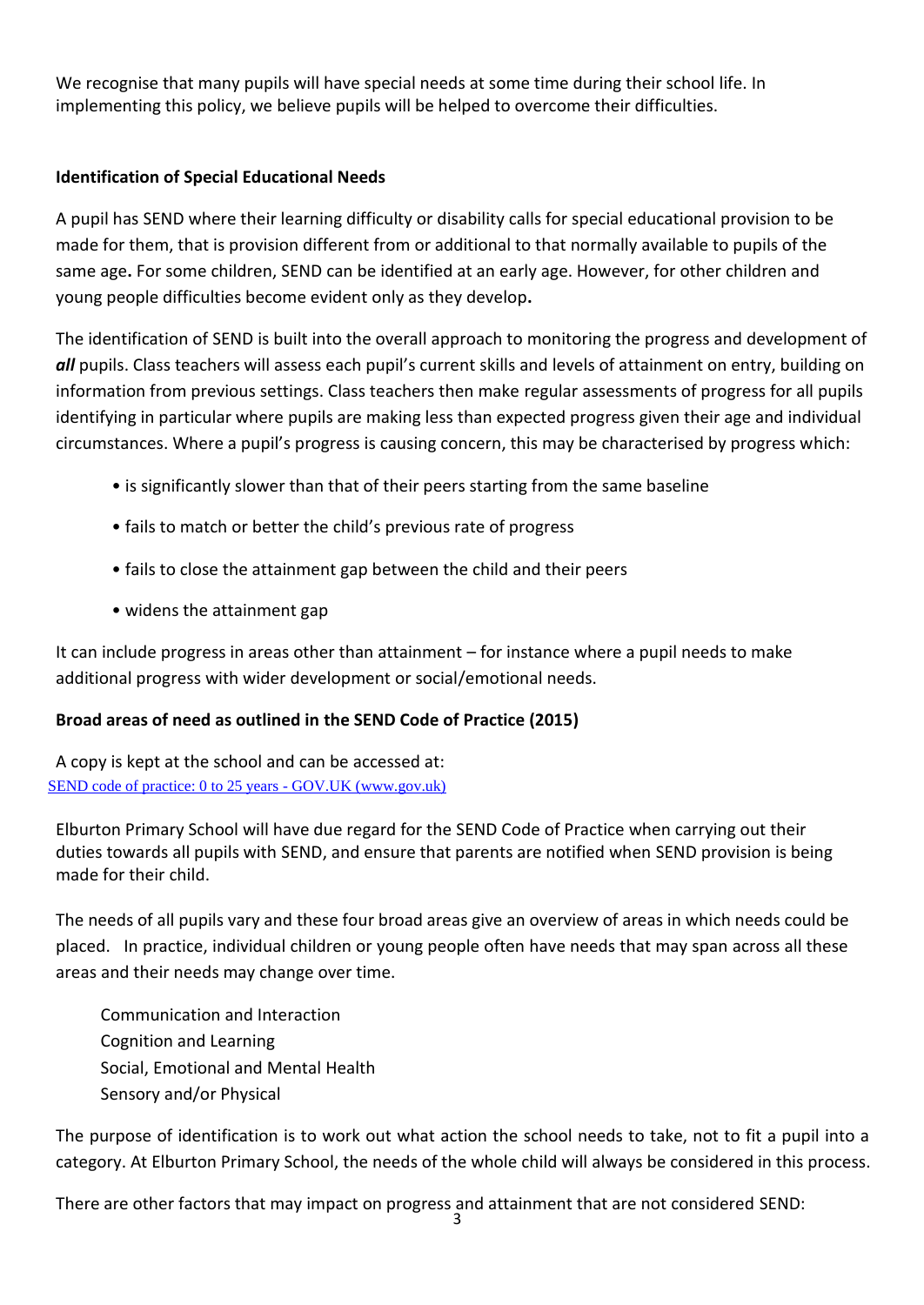Disability Attendance and punctuality Health and Welfare English as an additional language Being in receipt of pupil premium grant Being a looked after or previously looked after child

Being a child of a serviceman or service woman

Any concerns relating to a child's behaviour may be an underlying response to a need which the school would work with parents to identify.

# **The Graduated Approach to SEND Support**

## **Waves of Support**

At Elburton Primary School, we follow the following to facilitate our SEND support. All pupils are monitored at pupil progress meetings on a termly basis with half termly follow up by senior or middle leaders as appropriate. Class teachers are required to produce strategies for pupils deemed to be underachieving and these are reviewed during each term at the pupil progress meetings.

## **Wave 1**

• At Elburton Primary School all children will be part of a learning environment which delivers quality first teaching and the inclusion of all children across all aspects of the school environment , the teacher will differentiate work to meet all learning needs and learning styles of the children in their class.

#### **Wave 2**

• Allows small group intervention for groups who, with a little help, can catch up with their peers. Pupils may have access to individual support or a differentiated approach for their learning is accommodated in the classroom

# **SEND pupils may be designated SEND or have an Education Health Care Plan. These pupils will be recorded on a KSEND Register.**

## **Identification**

Where it is agreed with parents, teacher and SENCO that a child should have personal targets on an Individual Educational Plan (IEP), this child is then included on the school's special needs register as SEND. Not all children at SEND level have an Individual Educational Plan as some pupils needs may not necessitate this. This intervention is often the trigger for the weakness being addressed and therefore they no longer need the IEP within a short space of time. Other children may remain on the register for as long as the needs demand. This is a confidential process and no stigma is attached. The child is fully able to access the curriculum.

## **The Role of the IEP**

Individual Education Plans, which employ a small-steps approach, feature significantly in the provision that we make in the school. By breaking down the existing levels of attainment into finely graded steps and targets, we ensure that children experience success.

The IEP provides access and supports participation in the curriculum and school day. The plan sets out the needs and goals, which will vary according to the pupil. The child is involved in the setting and reviewing of targets guided by SENCO, parents and teacher.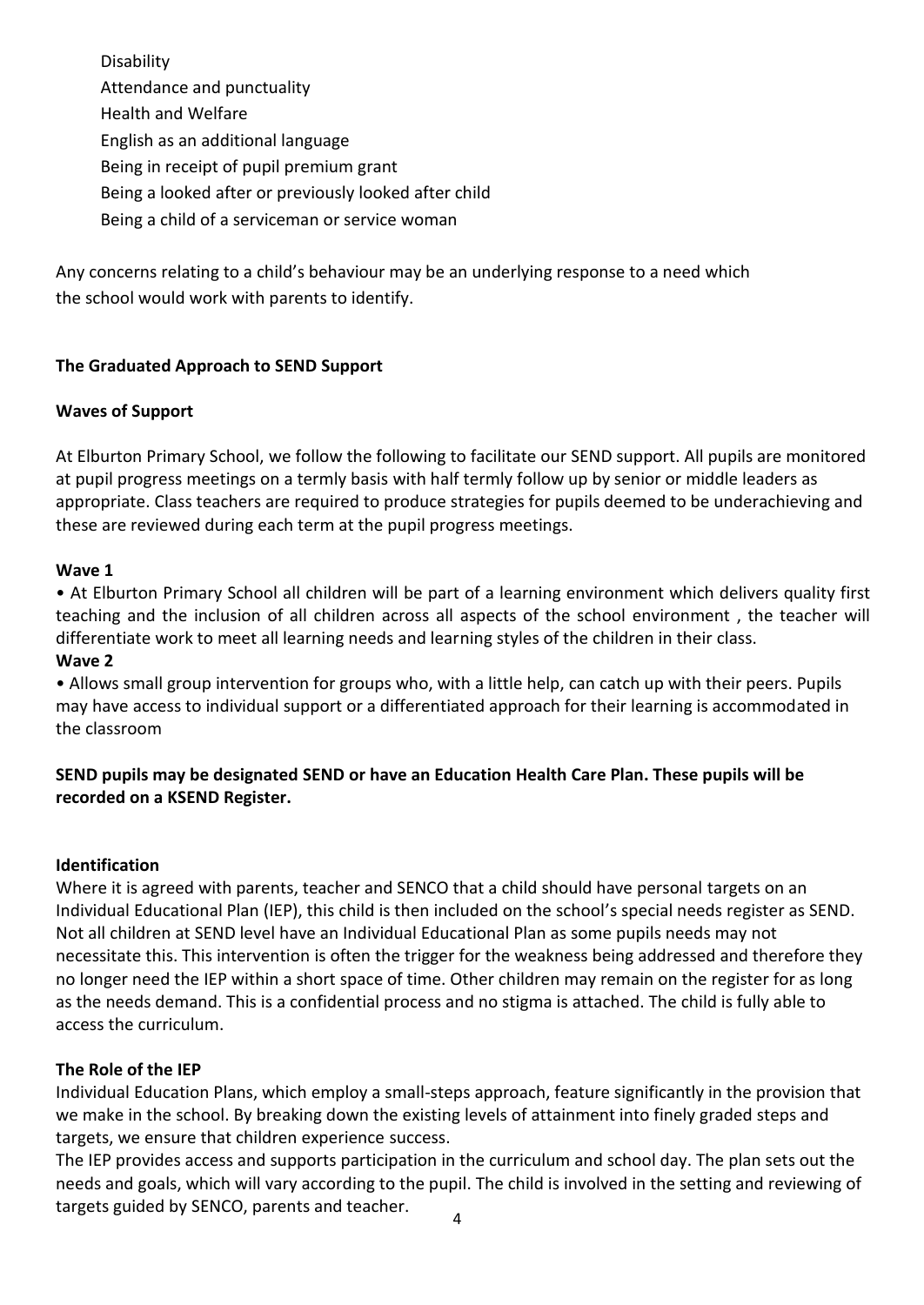The IEP is administered by the teacher and reviewed by the teacher The SENCO monitors and oversees the process.

It is reviewed termly with discussions with parents in the Autumn and Spring terms.

# **Individual Education Plans (IEP)**

The IEP will include information about:

- The short-term targets set for the child
- The teaching strategies to be used
- The provision to be put in place
- When the plan is to be reviewed termly
- Strengths and areas of need
- Previous provision history
- External support (previous and current)
- Outcomes (to be recorded when IEP is reviewed).

The IEP will only record that which is additional to, or different from, the differentiated curriculum and will focus upon three individual targets that match the child's needs and have been discussed with the child and the parents.

# **Responsibility**

The class teacher is responsible for working with the child on a daily basis and for planning and delivering an appropriate programme; In this way the IEP becomes a working document. The TA will often work alongside the teacher to support the child in meeting the targets set. The SENCO will take the lead in further assessing the child's strengths and weaknesses. The child is involved in the setting of targets and the review of progress at every stage.

## **Progress and Review**

The IEP is a continuous document, which is developed over the period the child needs extra support and personalisation of learning. It will be reviewed and updated across the school year, with new targets being added as previous ones are achieved.

IEPs are discussed with parents when reviewing targets and to set new ones.

Parents can request to speak to the SENCO or class teacher at any point across the school year. If the child is not meeting the targets, strategies and targets are amended.

Identifying and adapting teaching to meet pupils' needs is a process that is in place for all pupils. The school has a rigorous and regular system, through termly pupil progress meetings, to identify where pupils are not making expected progress or working below national expectations. Class teachers will put in place if necessary, relevant and timely interventions, through quality first teaching, appropriate differentiation and in-class support, aimed at closing the gap or raising the attainment. The class teacher will also talk with parents to ensure there is a shared understanding of pupils needs and to gain parental perspective on any emerging concerns and areas of strength.

is making special educational provision for a child. The class teacher remains responsible and accountable Where a pupil's needs are persistent, the class teacher will arrange to meet with the SENCo. At this meeting the requirement for additional fine-tuned assessments will be ascertained. If, as a result of this process, it is clear that different and additional provision is required to meet the child's needs, the child will then be placed on the school SEND record at 'SEND Support'. The parents will be informed if the school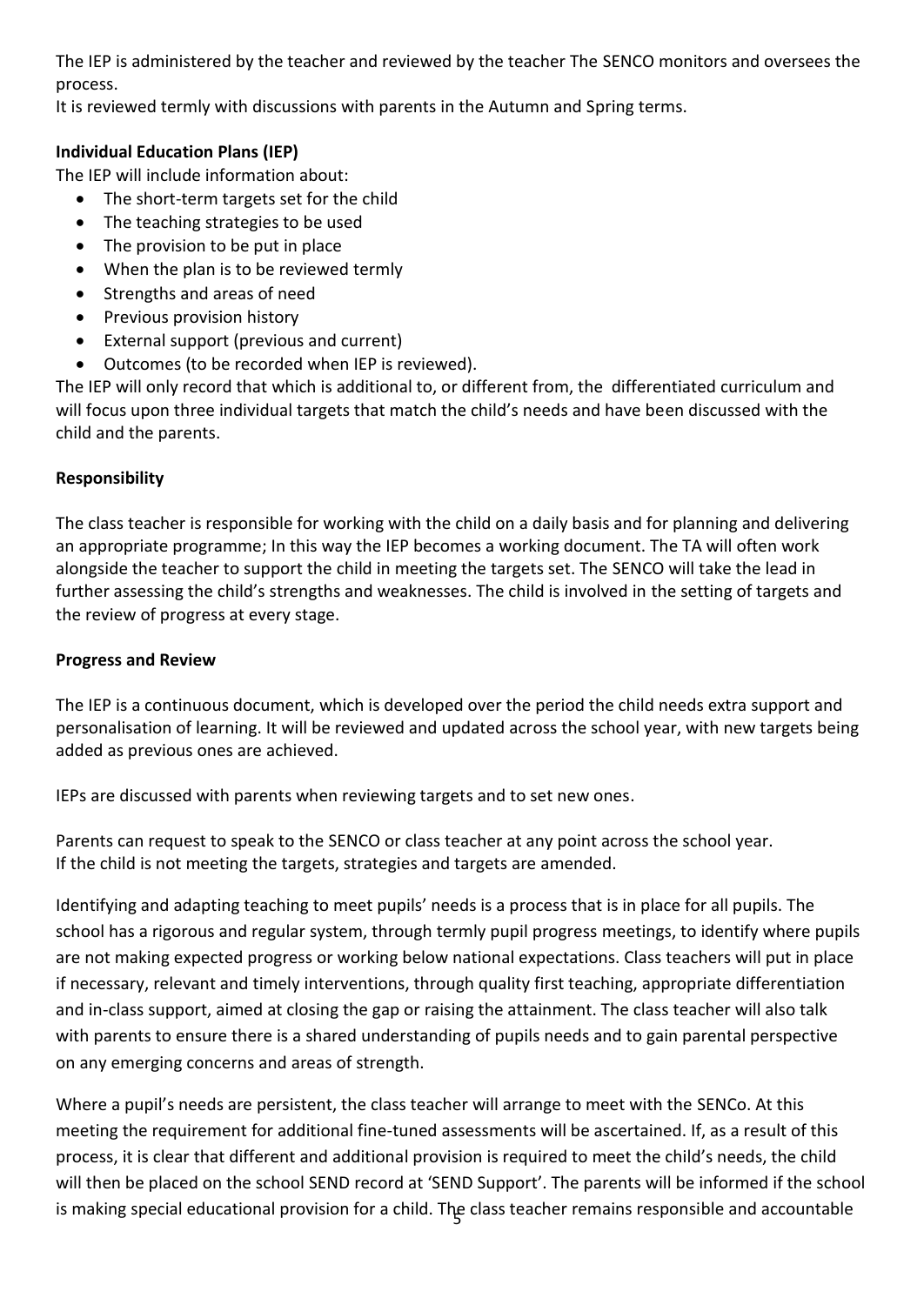at all times for the progress and development of all children in his/her class, even where a child may be receiving support from a teaching assistant. High quality teaching, differentiated for individual pupils is always seen as the first step in responding to pupils who may have SEND.

Working together the SENCo, class teacher and parents will select appropriate support and intervention to meet the outcomes identified for the pupil, based on reliable evidence of effectiveness. This will be delivered by staff with sufficient skills and knowledge. This SEND support will take the form of a four part cycle (assess - plan - do - review) through which earlier decisions and actions are revisited, refined and revised with a growing understanding of the pupils needs and of what supports the pupil in making good progress and securing good outcomes. This is known as the Graduated Approach. It draws on more detailed approaches, more frequent reviews and more specialist expertise in successive cycles in order to match interventions to the SEND of a child.

The effectiveness of the support and interventions and their impact on the pupil's progress will be reviewed each term. The review process will include an evaluation of the impact and quality of the support and intervention and the views of the pupil and their parents. This review will then feed back into the analysis of the pupil's needs. The class teacher, with support from the SENCo where needed, will revise the support in light of the pupil's progress and development, deciding on any changes to the support and outcomes in consultation with the parent and pupil.

The school can involve specialists at any point for advice regarding early identification and effective support. However, where a pupil continues to make less than expected progress, despite evidence based support and interventions that are matched to the pupil's area of need, the school will consider involving specialists, including those secured by the school itself or from outside agencies**.** Parents will always be involved in any decision to involve specialists along with the child's class teacher and in appropriate cases, the child them self**.** Specialist agencies will only be contacted where parents are in agreement. It is the SENCo's role to contact any specialist agencies and ensure that the involvement of specialists and what was discussed or agreed is recorded and shared and fully understood by parents, teaching staff supporting the child and where appropriate, the child.

## **Examples of specialist agencies used by and that are available to be used by the school**

Educational psychologists Child and Adolescent Mental Health Services (CAMHS) Communication Interaction Team Specialist teachers for children with hearing and vision impairment , including multi- sensory impairment, and for those with a physical disability Speech and language therapists Consultant paediatrician and school nurse Occupational therapists and physiotherapists Virtual School

In many cases, there is a charge for accessing specialist agency support; funding for which will come from the school's notional SEND budget and will be monitored by the SENCo and head teacher. Where pupils are made subject to an Education, Health and Care (EHC) plan, the school will work in close partnership with any specialist agencies as named on the Plan to provide support and specialist advice.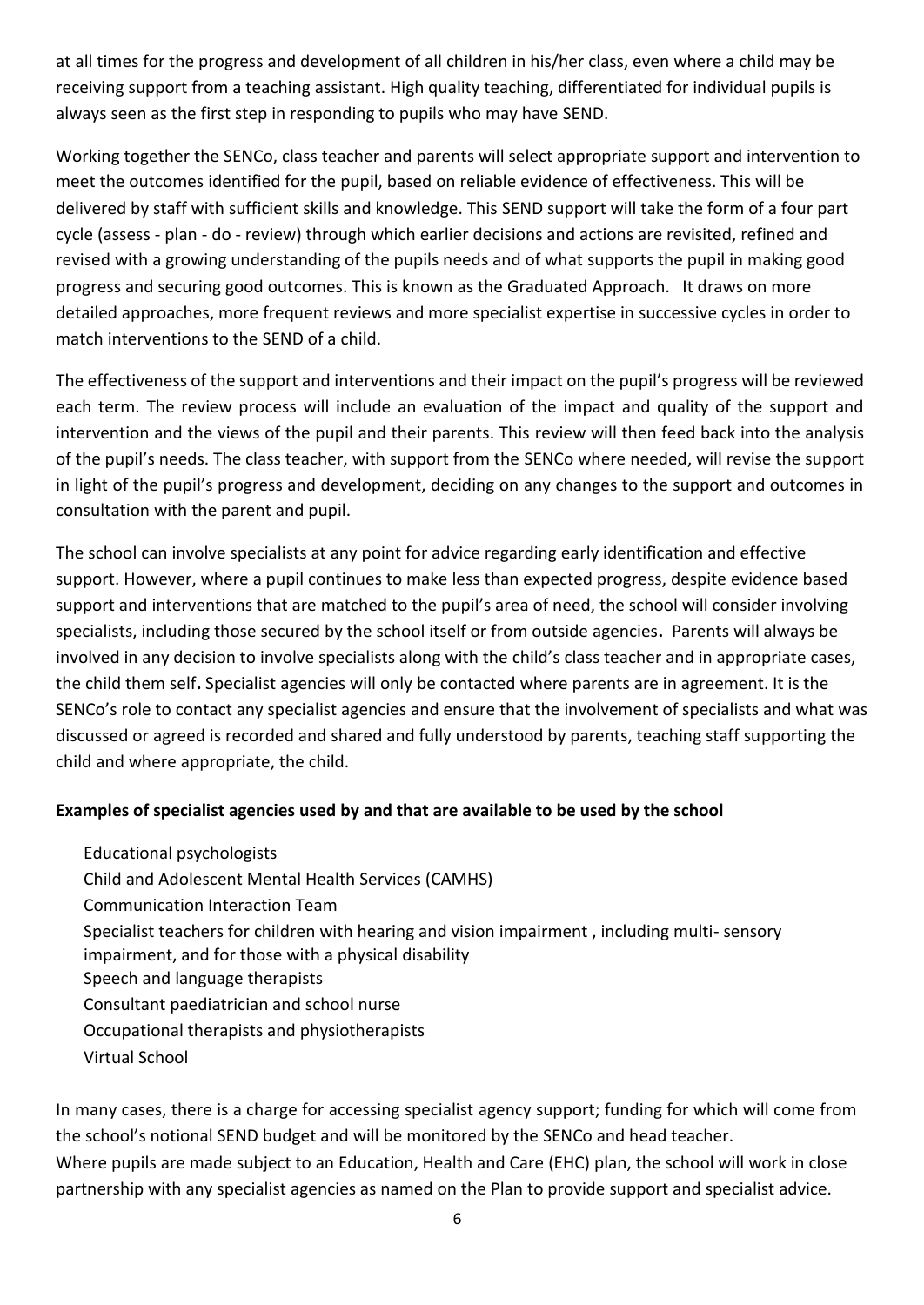## **The Local Authority SEND Support Plan and Education Health and Care Plan process**

In certain circumstances, the special educational provision required to meet the child or young person's needs cannot reasonably be provided from within the resources normally available to the school. When this occurs, the school, in consultation with parents, will consider requesting from the Local Authority either additional funding to provide adequate resources for an SEND Support Plan or assessment for an Education, Health and Care Plan, as appropriate. To inform this decision, the SENCo will have close regard to the local authority's criteria for funding through an SEND Support Plan or for an EHC Plan assessment. This can be found on the Plymouth Local Offer and Devon Local offer website along with information on the EHC plan coordinated assessment process and will be shared in full with parents to ensure that they are confident and clear about the process and how they are involved in it. Plymouth's Local Offer can be found at:

[www.plymouth.gov.uk/schoolseducationchildcareskillsandemployability/specialeducationalneedsanddisabilit](http://www.plymouth.gov.uk/schoolseducationchildcareskillsandemployability/specialeducationalneedsanddisabilityandlocaloffer/specialeducationalneeds/localofferSENDdexpectations) [yandlocaloffer/specialeducationalneeds/localofferSENDdexpectations](http://www.plymouth.gov.uk/schoolseducationchildcareskillsandemployability/specialeducationalneedsanddisabilityandlocaloffer/specialeducationalneeds/localofferSENDdexpectations)

Devon's Local Offer can be found at:

## [Devon's SEND Local Offer -help and support for children with SEND](https://www.devon.gov.uk/education-and-families/send-local-offer/)

# **Removing pupils from the SEND register**

The SENCo, in consultation with parents and teaching staff, will consider removing a pupil from the KSEND register when:

- the pupil has made sustained good progress that betters the previous rate of progress and has sufficiently closed the attainment gap between the child and their peers of the same age,
- a child's wider development and /or social needs have improved and progress in the targeted area is considered to be sustained
- a SEND Support Plan is no longer required to ensure this progress is sustained. Pupils will continue to be closely monitored once removed from the SEND register.

## **Supporting Parents/Carers of Children with SEND**

The school is fully committed to a meaningful partnership with parents of children with special educational needs where they can be as fully involved as possible in decisions and are provided with the information and support necessary to enable participation in those decisions.

Children must not be regarded as having learning difficulties solely because their language is different from that in which they are taught.

## **SEND provision means:**

For a child over two, educational provision which is additional to, or different from, the educational provision made generally for children of the same age in maintained schools in the area.

# **Elburton Primary School follows the Public Sector Equality Duty 2011**

It is the stated policy of this school that a child with Special Educational Needs has the same entitlement and consideration as every other child in the school.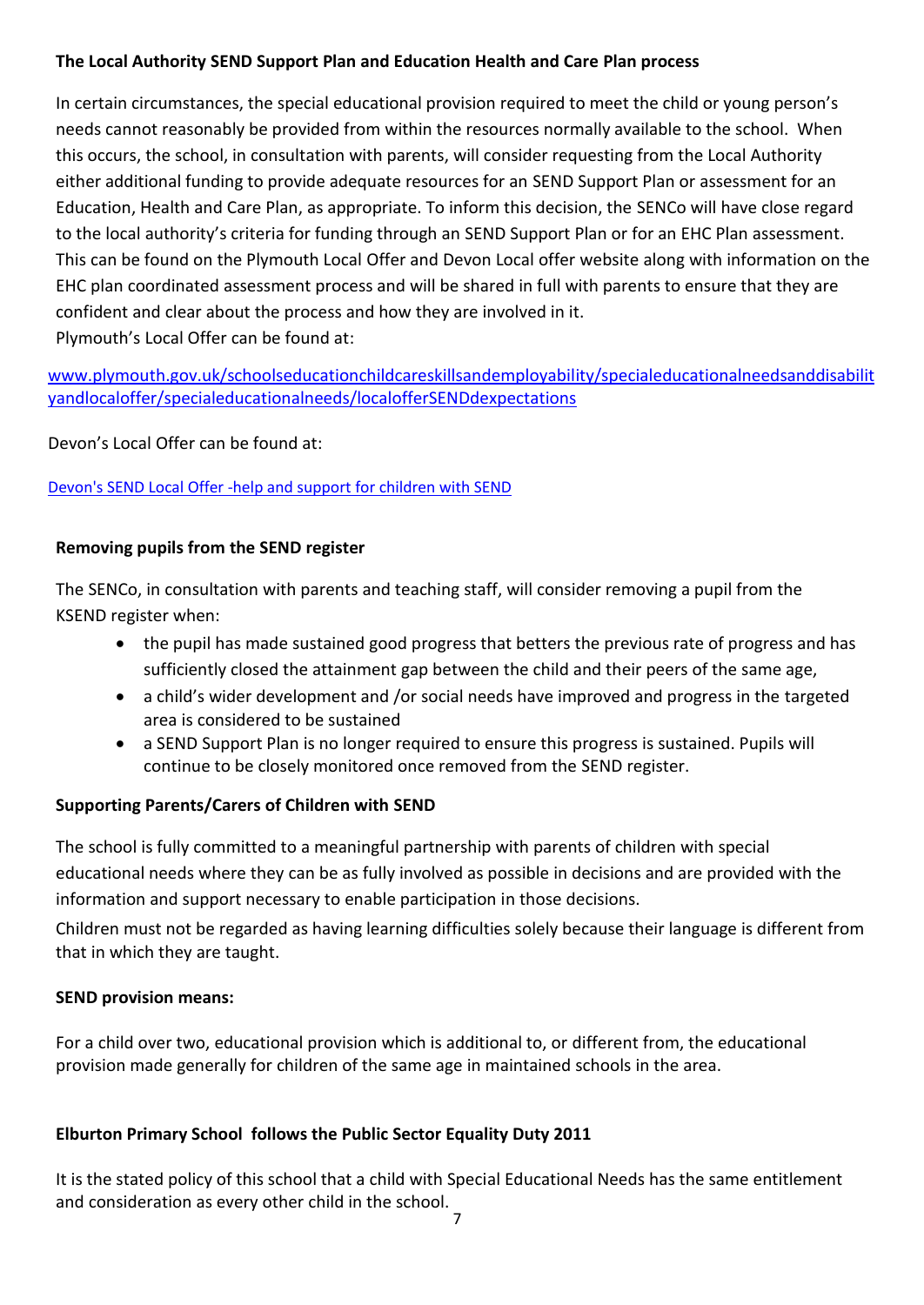The *Equality Act 2010 has* brought together under one Act all of the requirements regarding equality and discrimination.

*Public Sector Equality Duty*, came into force in April 2011. Elburton Primary School embraces this duty and takes

steps not just to eliminate unlawful discrimination and harassment, but also to actively promote equality.

There are nine 'protected characteristics' to which Elburton Primary School has regard.

Age **Disability** Gender reassignment Marriage and civil partnership Pregnancy and maternity Race Religion and belief Sex Sexual orientation

# **The Role of the Horizon Trust Board and the Local Governing Board**

Horizon Trustees have a duty imposed by law to ensure that special provision is made. The implementation of special provision has been delegated to the Local Governing Board of each school. A named local governor for SEND has been appointed who carries out monitoring of SEND in accordance with the Local Governor Monitoring role. The Local Governing Body will report annually on the success of the school's SEND policy. The Local Governing Body ensures that resources are allocated to support appropriate provision for all pupils requiring it and in meeting the objectives set out in this policy. The Trust Board will report annually on SEND across the Trust.

## **Admissions**

The Governing Body believes that the admissions criteria should not discriminate against pupils with SEND and has due regard for the practice advocated in the Code of Practice, in that

'*all schools should admit pupils already identified as having SEND, as well as identifying and providing for pupils not previously identified as having SEND. Pupils with SEND but without statements must be treated as fairly as all other applicants for admission'*

## **Inclusion**

This policy recognises the entitlement of all pupils to a balanced, broadly based curriculum that is inclusive. At Elburton Primary School, we aim to offer excellence and choice to all our children, whatever their ability or

needs. We have high expectations of all our children. We aim to achieve this through the removal of barriers to learning and participation. We want all our children to feel that they are a valued part of our school community. Through appropriate curricular provision, we respect the fact that children:

- have different educational and behavioural needs and aspirations;
- require different strategies for learning;
- acquire, assimilate and communicate information at different rates;
- need a range of different teaching approaches and experiences.
- •Teachers respond to children's needs by:
- Providing support for children who need help with communication and language.
- Planning a differentiated or personalised curriculum which meets the child's needs and enables him or her the opportunity to reach his or her potential.